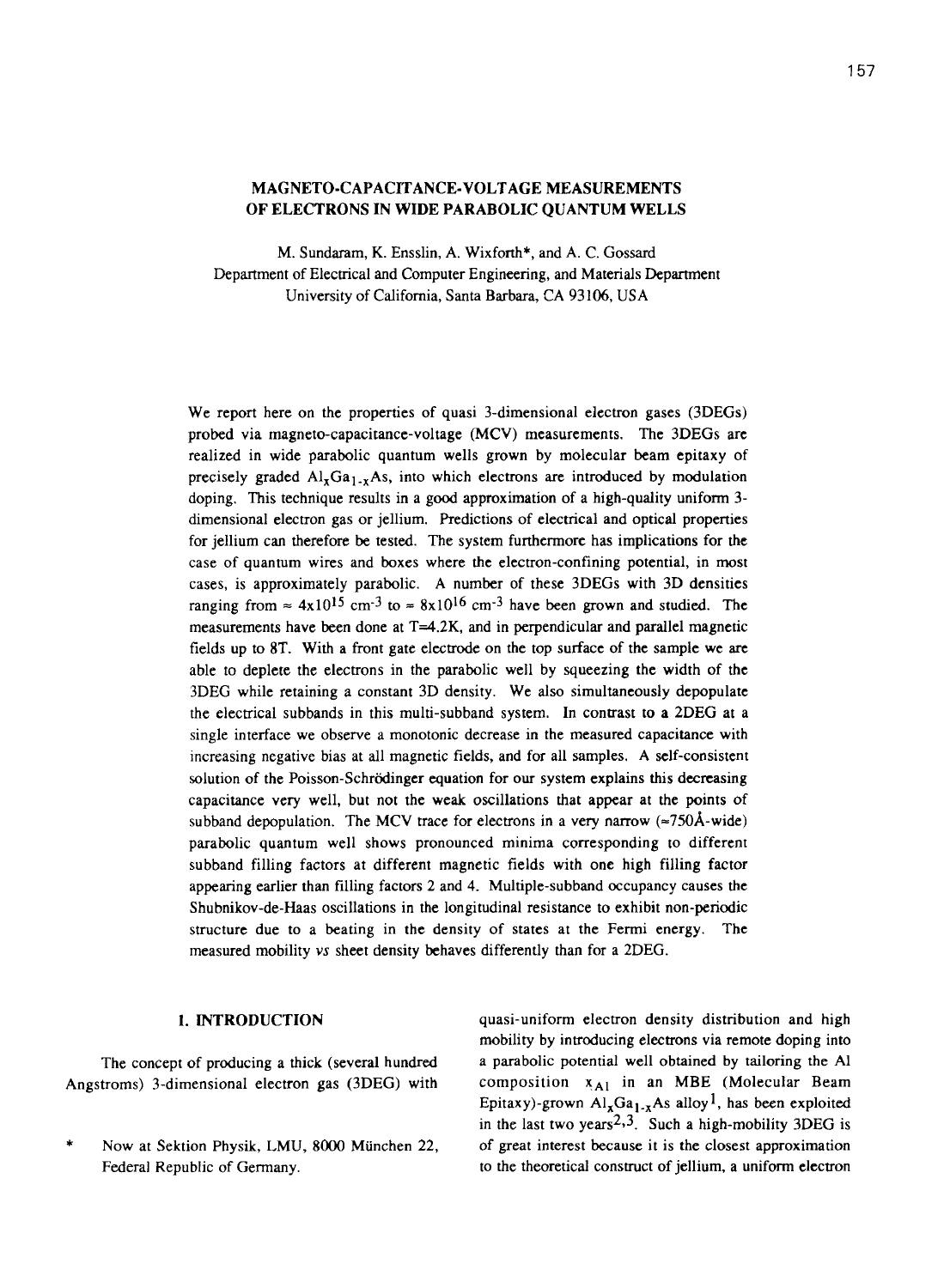gas residing in a background of constant positive charge. At high magnetic fields and low temperatures jellium is predicted to undergo a transition to a spindensity wave state with highly anisotropic electrical properties4, and at higher fields still it is predicted to condense into a Wigner crystal<sup>5</sup>. Experimental confirmation of these theories has been fruitless mainly because of the magnetic freezeout and/or high ionizedimpurity scattering suffered by electrons in the structures studied which for the most part were doped semiconductors where the electrons resided in the vicinity of positively-charged donor ions.

Using modulation-doping to spatially separate the electrons from the donor ions, and a parabolic potential well **to mimic a constant positive charge background2, high-mobility** 3DEGs with 3D densities below the GaAs metal-insulator-transition density have been grown and their electrical<sup>6</sup>,7 and optical<sup>8</sup> properties studied with results that have stimulated much theoretical study of this system $9,10$ . The curvature of the parabolic potential determines the 3D density of the 3DEG, allowing a range of densities from  $4x10^{15}$  cm<sup>-3</sup> to  $8x10^{16}$  cm<sup>-3</sup> to be experimentally realized.

We report here on the electrical properties of this 3DEG in a wide parabolic quantum well probed via  $Capacitance-Yoltage$  measurements<sup>11</sup> at different magnetic fields (MCV).

Inasmuch as the electrons usually occupy 3-4 electrical subbands in the well, such a gas is not an ideal 3DEG. But theory and experiments show that once more than one subband is occupied the Fermi energy of the system is essentially pinned with respect to the bottom of the lowest subband, a characteristic of a 3D system.

# 2. EXPERIMENTAL DETAILS

Two samples are studied here: PB24, which has a 4640Å-wide parabolic well with Al mole fraction  $x_{A1}$ **going from 0 at the center to 0.3 at the edges with a curvature that would produce** a 3DEG with 3D density of  $6.0x10^{15}$  cm<sup>-3</sup> in the well, and PB25, which is a narrower 75OA-wide parabolic well with the mole fraction going from 0 at the center to 0.1 at the edges with a curvature of  $7.8 \times 10^{16}$  cm<sup>-3</sup>. In this second sample the  $x_{A1}$  further jumps to 0.3 in the barriers providing a square-well-like confinement when the well is filled with electrons.

Both samples were grown in a Varian Gen II MBE machine on semi-insulating LEC GaAs

substrates at substrate temperatures of  $\approx 580^{\circ}$ C with enough doping provided to fill the well and to allow for surface depletion effects. The parabolic wells were themselves realized using the pulsed Al beam technique  $12$ .

Electron mobility ( $\mu$ ) and sheet density ( $N_s$ ) vs temperature (T) for both 3DEGs were measured using low magnetic field  $(±0.5T)$  Hall measurements in a Van der Pauw geometry on circular mesas prior to evaporation of gates on the sample surfaces. Gold gate electrodes were then evaporated to cover these mesas and low temperature  $(T=4.2K)$  capacitance  $(C)$  vs gate voltage (V) measurements made between the gate and the 3DEG in the parabolic well, using conventional lockin techniques. The CV measurement schematic is shown in Fig. 1. Measurements were made at constant magnetic fields in steps up to 8T applied both perpendicular to the plane of the 3DEG and in some cases parallel to it.

### 3. RESULTS & DISCUSSION

Fig. 2 shows  $\mu$  and N<sub>s</sub> vs T for both PB24 (Fig. 2a) and PB25 (Fig. 2b). Insets in the figures show the corresponding parabolic well design parameters. The mobility for both 3DEGs increases with decreasing temperature, attesting to the reduced scattering resulting from the spatial separation between the electrons in the well and the donor ions in the barriers. The low T mobilities are in excess of  $10^5$  cm<sup>2</sup>/Vs and



**Fig. 1.** Schematic of capacitance-voltage measurement showing front gate electrode used to deplete electrons in the 3-dimensional electron gas (3DEG) in the parabolic potential well.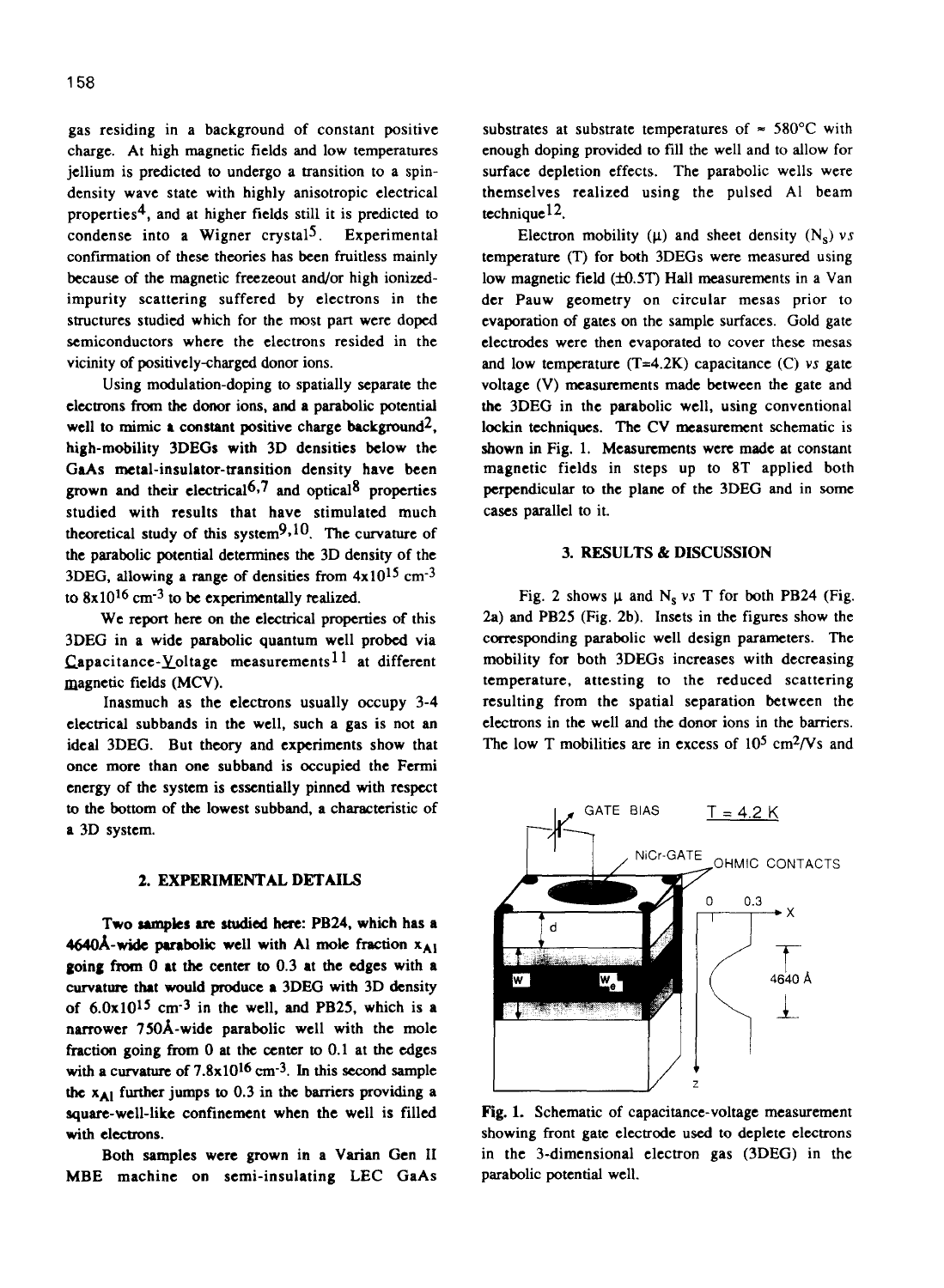

Fig. 2. (a) Temperature dependence of electron mobility and sheet density for 3DEG in 464OA-wide parabolic well (PB24, shown in inset). Mobility of bulk-doped GaAs with similar 3D density is also shown<sup>14</sup>. Note the reduced effect of ionized-impurity scattering at low temperature for electrons in the parabolic well.

(b) Temperature dependence of electron mobility and sheet density for 3DEG in 75OA-wide parabolic well (PB25, shown in inset).

the sheet carrier densities N<sub>s</sub> saturate at  $\approx 1.3 \times 10^{11}$ cm<sup>-2</sup> (classical 3DEG thickness =  $N_s/N_O$ =2200Å or 46.7% of the well filled at the uniform 3D density  $N_{\Omega}$ =6x10<sup>15</sup> cm<sup>-3</sup>) for PB24, and at  $\approx$  5.0x10<sup>11</sup> cm<sup>-2</sup>  $(640\text{\AA} \text{ or } 85\% \text{ of the well filled at } 7.8 \times 10^{15} \text{ cm}^{-3}) \text{ for }$ PB25. The scattering mechanism ultimately limiting the low T mobility in these 3DEGs is thought to be the non-specular reflection off the rough walls of the gas of high-mobility electrons whose mean free path is larger than the thickness of the gas<sup>13</sup>. The  $\mu$  vs T of a similarly bulk-doped GaAs sample<sup>14</sup> is shown in Fig. 2a for comparison and is seen to decrease drastically at low T due to ionized-impurity scattering. Fig. 2a further illustrates the. feasibility of realizing 3DEGs with 3D densities below the metal-insulator transition for GaAs  $(n_c=1.6x10^{16}$  cm<sup>-3</sup>)<sup>15</sup>.

Fig. 3 shows the Al mole fraction profile vs depth for PB24 measured using the ion-gauge of the beam flux monitor in a calibration run immediately prior to actual sample growth in the MBE machine<sup>16</sup>. The Al pulses get extremely sharp at the center of the well where  $x_{A1}$ approaches zero and the mechanical jitter in the pneumatic shutter used to pulse the Al beam may cause a flat spot with zero curvature to appear at the well-center as evidenced in the same figure.



Fig. 3. Measured Al flux profile vs depth for PB24 and the calculated curvature. Note appearance of flat spot (zero curvature) at well-center due to very rapid Al pulses when  $x_{A1}$  approaches 0. Horizontal line indicates constant design curvature.

Figs. 4a and 4b show MCV traces for PB24 at constant perpendicular and parallel magnetic fields respectively from 0 Tesla to 8 Tesla in steps of 1 Tesla. C is seen to decrease with negative V, which occurs because of the twin effects of the shrinking width of the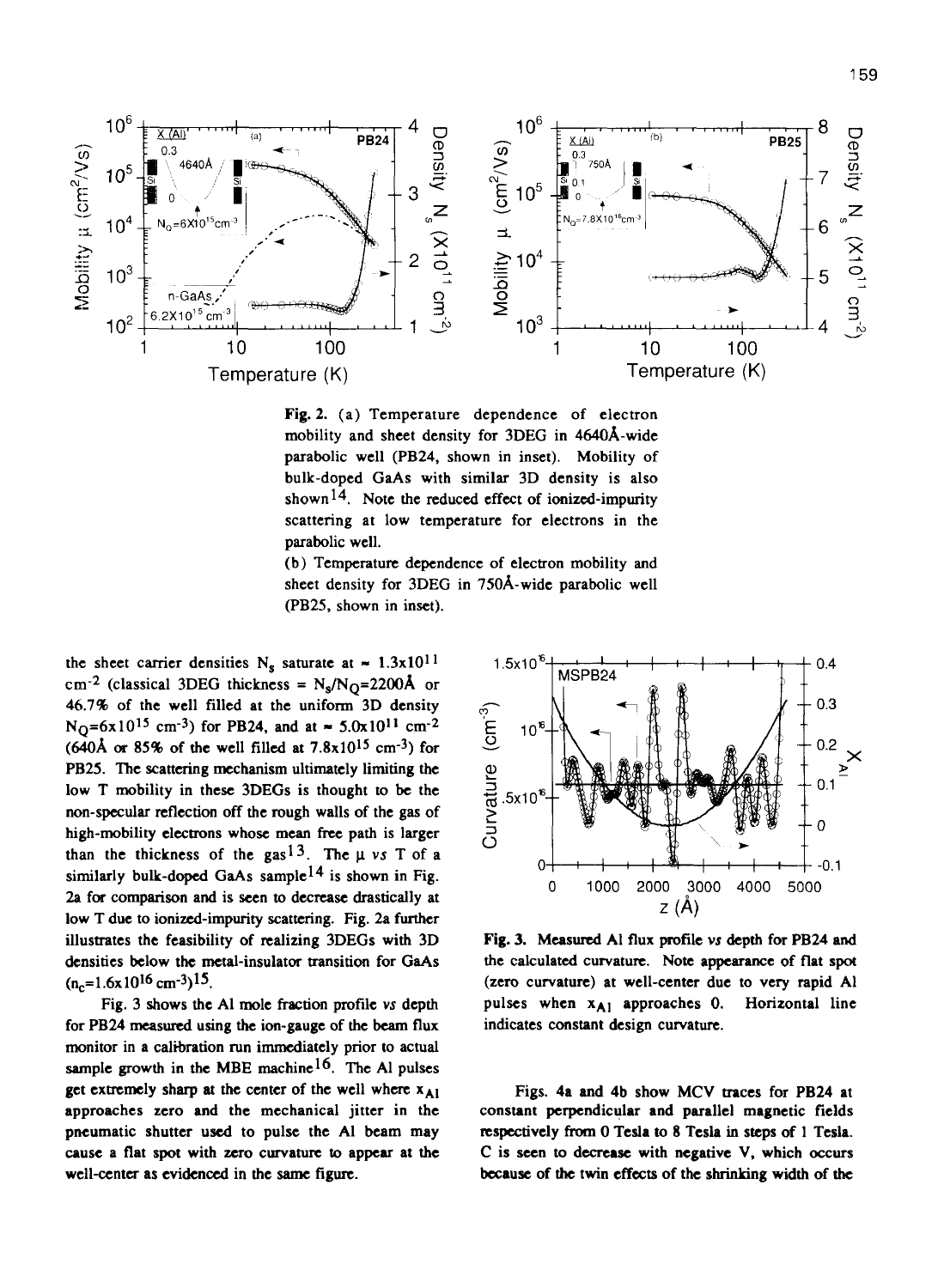

Fig. 4. (a) MCV traces for PB24 at magnetic fields from OT to 8T in steps of 1T applied perpendicular to sample plane. C decreases with negative bias. Bumps superimposed on this decrease at OT persist up to 8T. (b) MCV traces at magnetic fields from OT to 8T in steps of 1T applied parallel to sample plane. Bumps persist up to 6T and do not change much in position along the voltage axis. Only the lowest subband is expected to be occupied above 2T.

3DEG and the driving of its leading edge away from the surface with increasing negative gate bias. Superimposed on this decrease in C from zero gate bias to threshold bias (where all the electrons in the well are depleted) are bumps which persist up to very high perpendicular and parallel magnetic fields and which change little in position along the voltage axis. The position of these bumps is in remarkably good agreement with the positions of subband depopulation at zero field as shown in Fig. 5 which is a calculation of the  $CV(B=0)$  trace from a self-consistent solution of the Poisson-Schrödinger equation for this system. The calculation is done for 4 different temperatures and reproduces the absolute capacitance and the measured decrease very well, but predicts the size of the bumps (due to subband depopulation effects) even at OK to be a factor of five smaller than observed in the experiment and to be unobservable at 4.2K (the temperature of the measurement). The absolute value of the zero field capacitance measured at any V agrees very well with the plane parallel plate capacitance between the top surface gate and the leading edge of the 3DEG. The subband energies are so closely spaced (less than  $1$ meV)<sup>11</sup> at zero field that at the temperature of measurement (4.2K) the 4 lowest subbands are expected to be occupied in perpendicular magnetic fields



**Fig. 5.** CV (B=O) calculated self-consistently for PB24 for 4 different temperatures. The points of subband depopulation from 4 subbands through 0, along the voltage axis, are shown, and coincide with the positions of the bumps in the experiment. The size of the bumps predicted by this model is very small.

up to 8T. But a parallel magnetic field greater than 2T should magnetically depopulate the higher subbands, leaving all electrons in the lowest one. The fact that the bumps persist in magnitude and are relatively unchanged in position suggests that they might be due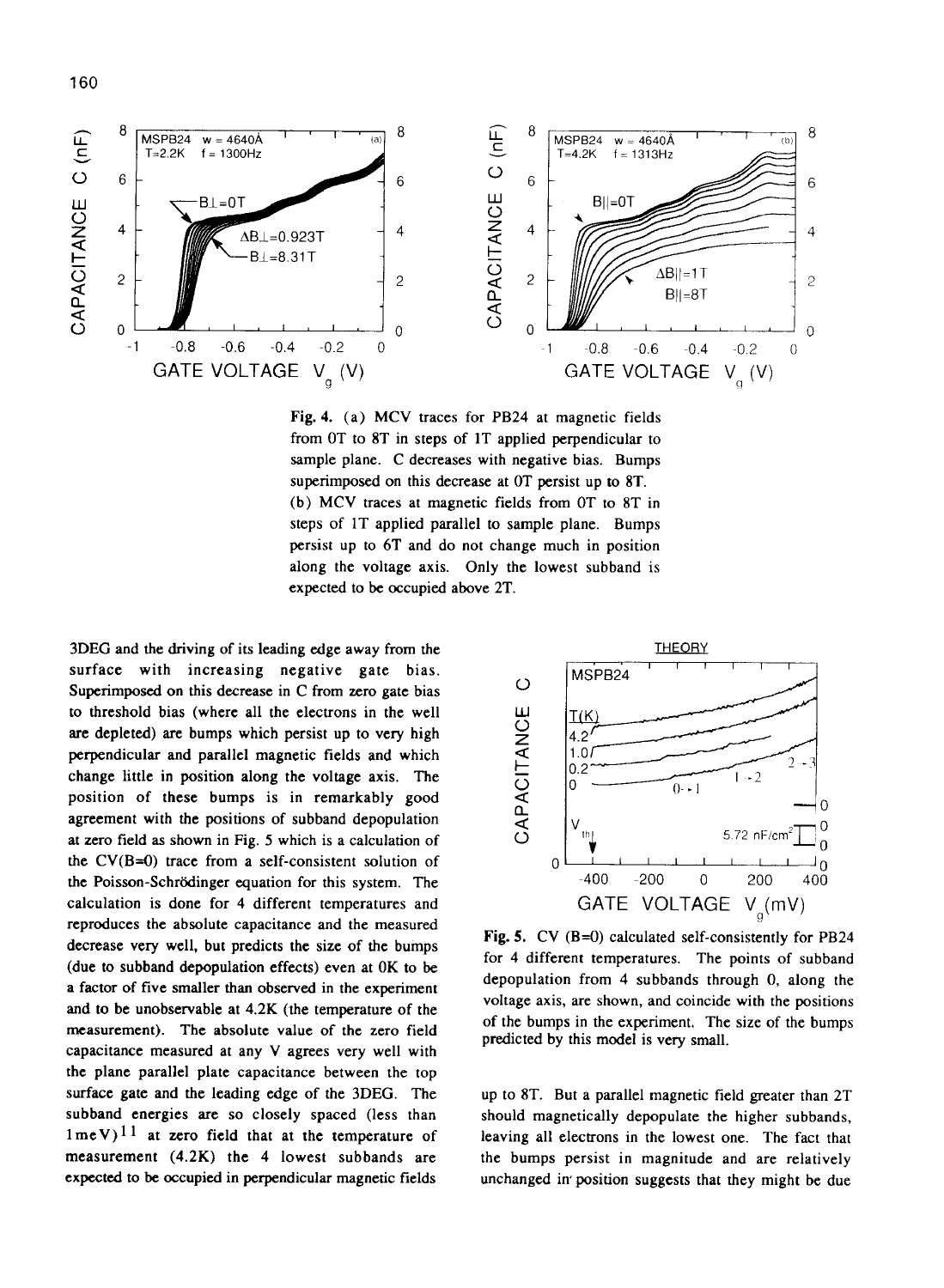

Fig. 6. MCV traces for OT and for perpendicular field of 5T for electrons in 75OA-wide parabolic well. Minima in the C. due to filling factors 2 and 4 appear in the 5T trace.

at these fields to non-uniformities (enhanced perhaps by e-e- interaction) in the electron density distribution produced by flat spots in the well arising from effects described above, or unintentional band-bending by ionized impurities in the well. A self-consistent calculation of the MCV measurement at these fields is obviously needed.

The CV measurement for the narrower PB25 is shown in Fig. 6. Note the decrease in C with increasing negative bias. The absolute values of the measured capacitance at zero field are in agreement with the plane parallel plate capacitance values between gate and leading edge of the 3DEG. Unlike in the wider PB24, no gross features are observed in the OT trace. On application of a perpendicular magnetic field of 5T two distinct minima are observed. This is due to the changing density of states of the 3DEG as the Fermi energy is swept by the gate bias through the Landau levels (this has been experimentally observed



Fig. 7. Tracking the (a)  $v=6$ , (b)  $v=4$ , and (c)  $v=2$ minima at different perpendicular magnetic fields for PB25. The assignment of  $v=6$  to the minimum in (a) is



tentative (see text). It appears at smaller fields than the  $v=2$  and  $v=4$  minima.

(d)  $N_s$  vs gate bias calculated from different MCV minima.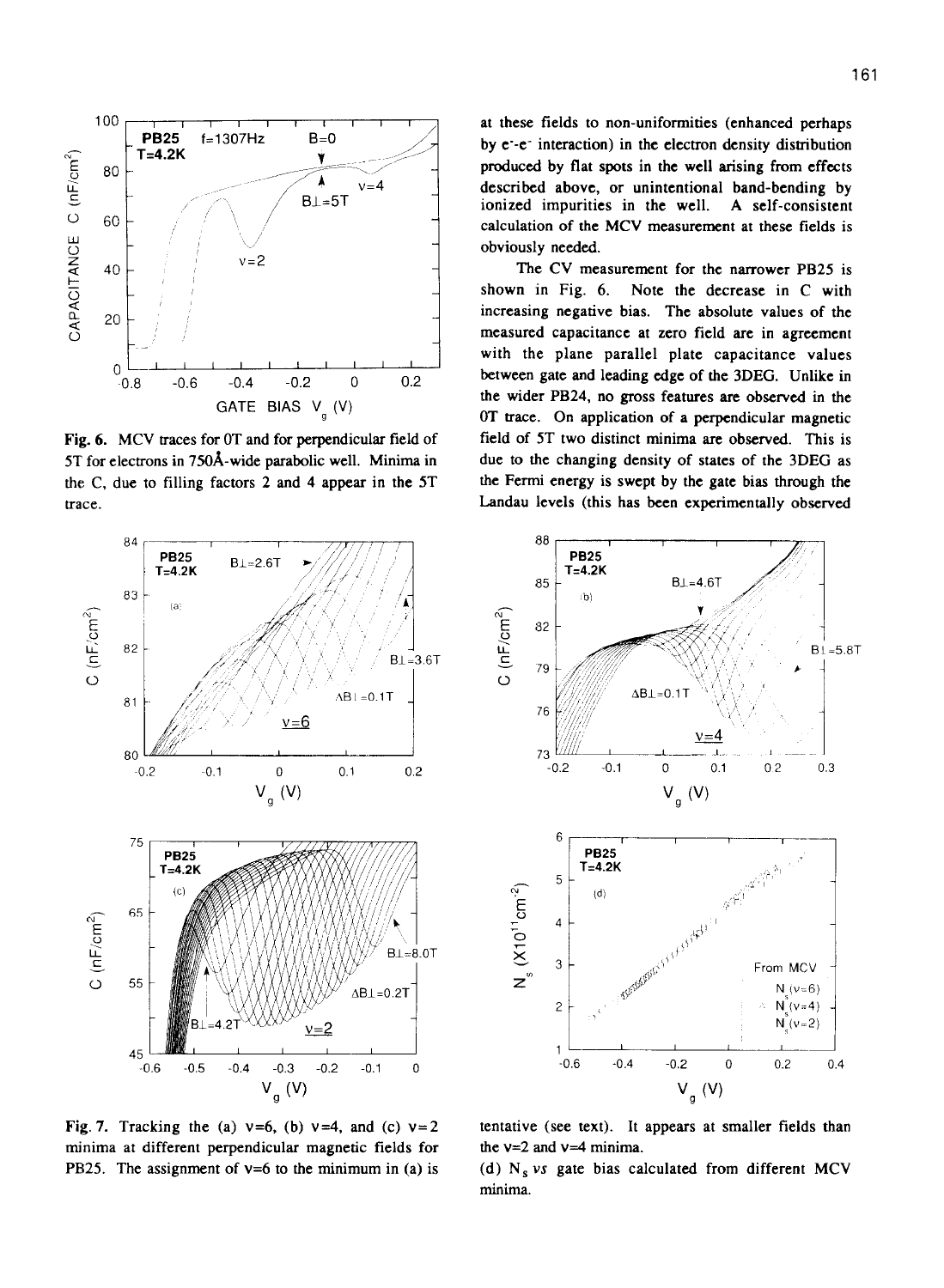in  $2DEGs^{17,18}$ , and corresponds to filling factors 2 and 4.

The evolution of the minima corresponding to filling factors  $v=6$ , 4, and 2 as the magnetic field is varied is tracked in Figs. 7a through 7c. The appearance of the  $v=6$  feature at magnetic fields before the  $v=4$  and 2 features first make their appearance is very surprising, and is a signature of the multi-subband feature of the 3DEG. The assignment of 6 is tentative because from the measured sheet density at zero gate bias and the value of the magnetic field when this minimum is at zero bias, and using the expression  $N_e = veB/h$  (where v is the assigned filling factor, e the electronic charge, and h Planck's constant), one arrives at a filling factor of 6.9. Fig. 7d is a calculation of  $N_e$  vs gate voltage deduced from Figs. 7a through 7c.

To understand why such pronounced minima arc observed for the narrower PB25 and not for PB24, a self-consistent Poisson-Schrödinger analysis of this system was performed. Potential energies vs depth for four sheet densities (from 0 through  $5x10^{11}$  cm<sup>-2</sup>) and electron densities vs depth for  $N_c$  values of 1x, 3x, and 5x1011 cm-2 are shown in Figs. 8a and 8b respectively. At  $3x10^{11}$  cm<sup>-2</sup> the second subband is barely occupied and at  $5x10^{11}$  cm<sup>-2</sup> the two lowest



The occupation of two subbands with a large intersubband separation should manifest itself in



Fig. 8a. Self-consistently calculated potential energies vs depth for 3DEG in 75OA-wide parabolic well (PB25) at different sheet densities (sample surface on left, substrate on right, zero at grown-well-center). Note the square-well shape of the well at the highest density.



**Fig. 8b.** Potential energies and total electron density distributions showing three of the cases in Fig. 8a where there is one occupied subband (top), two occupied subbands with the second barely occupied (middle), and three subbands with the third barely occupied **(bottom) in the well (PB25).**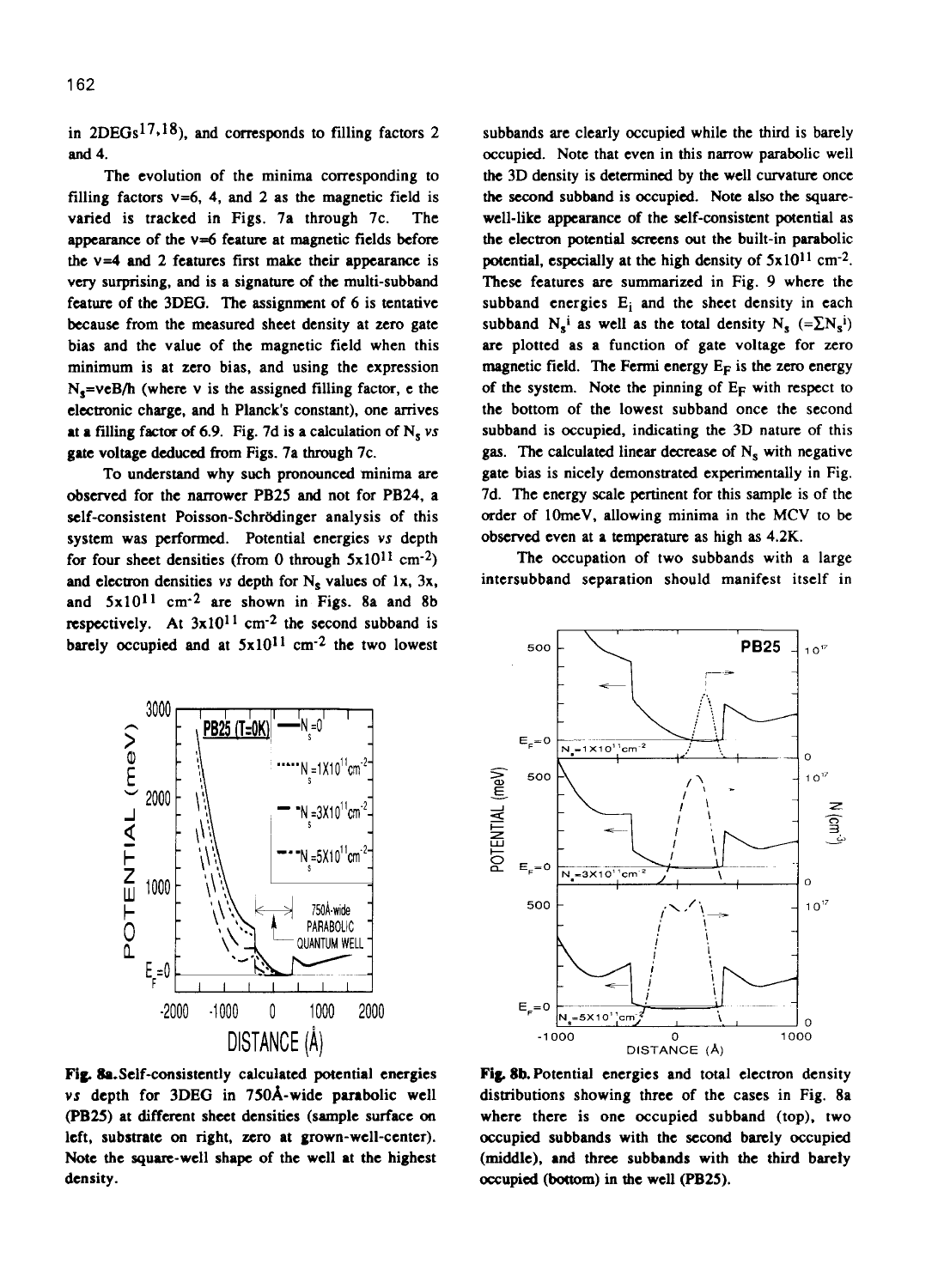

**Fig. 9.** Subband electron sheet densities and total density (top) and bottoms of subband energies (bottom) as a function of gate bias for PB25. Note the pinning of the Fermi energy with respect to the bottom of the lowest subband once more than one subband is occupied.

transport properties and this is shown in Fig. 10 as a beating of the Shubnikov-de-Haas (SdH) oscillations in the longitudinal resistance of PB25 measured prior to gate deposition (No SdH oscillations were observed for PB24 at 4.2K, where the subbands are separated by less than 1meV). The longitudinal resistance is superimposed on a Landau fan diagram with the zerofield subband energy values self-consistently determined for the measured sheet density  $(N_s=5x10^{11}$  $cm<sup>-2</sup>$  calculated from the minimum of filling factor  $\nu=4$  for which a clear plateau is observed in the Hall resistance). The Fermi energy  $E_F$  is the zero of the system and is shown as a constant with magnetic field only as a guide to the eye. As  $E_F$  crosses different Landau levels it is clear that some of the minima will be enhanced as opposed to others due to the larger gap between some neighboring Landau levels as opposed to others. Also indicated along the magnetic field axis are the positions of the filling factors **v** (deduced from  $v=4$ ) if only one subband were occupied. It is qualitatively clear from this chart that double subband occupancy is responsible for enhancing the minima due to  $v=6$  and  $v=10$  while suppressing the one due to  $v=8$ .



**Fig.** lO.Landau fan chart constructed for PB25 with zero field values of the bottoms of the subband energies calculated self-consistently for measured sheet density. The Fermi energy (the zero energy of the system) is drawn constant as a guide to the eye. Longitudinal resistance  $\rho_{xx}$  is superimposed, and filling factors indicated along the B axis. Non-periodicity in  $\rho_{xx}$ shows multiple subband occupancy.

By controlled illumination with an infrared LED it is possible to observe the evolution of the SdH oscillations as  $N_s$  is increased from  $5x10^{11}$  cm<sup>-2</sup> to  $7x10^{11}$  cm<sup>-2</sup>. A few of these spectra along with the corresponding Hall resistances are plotted in Fig. 11. The  $v=4$  plateau is clearly observed in the Hall resistance in all cases. As  $N_s$  increases, the subband energies change, which cause the energy gaps between the Landau levels to change, resulting in turn in changing shapes in the SdH oscillations. For instance, the  $v=6$  and  $v=8$  minima, and at higher densities the v=12 minimum, can be suppressed. From the zero field resistance and the position of the  $v=4$  minimum one can calculate electron mobility (parallel to the layers)  $\mu$  vs  $N_s$ . This is shown in Fig. 12. A decrease of  $\mu$  with increasing  $N_s$  is observed and this is qualitatively due to the closer proximity of electrons in the second and third subbands to the ionized impurities in the barriers which are themselves increased in concentration by the illumination. Intersubband scattering effects also perhaps cause this mobility to reduce.

## 4. **CONCLUSION**

In conclusion, we have used Capacitance-Voltage measurements in a magnetic field (MCV) to study the electrical properties of a 3-dimensional electron gas (3DEG) system in wide  $(4640\text{\AA})$  and narrow (750Å)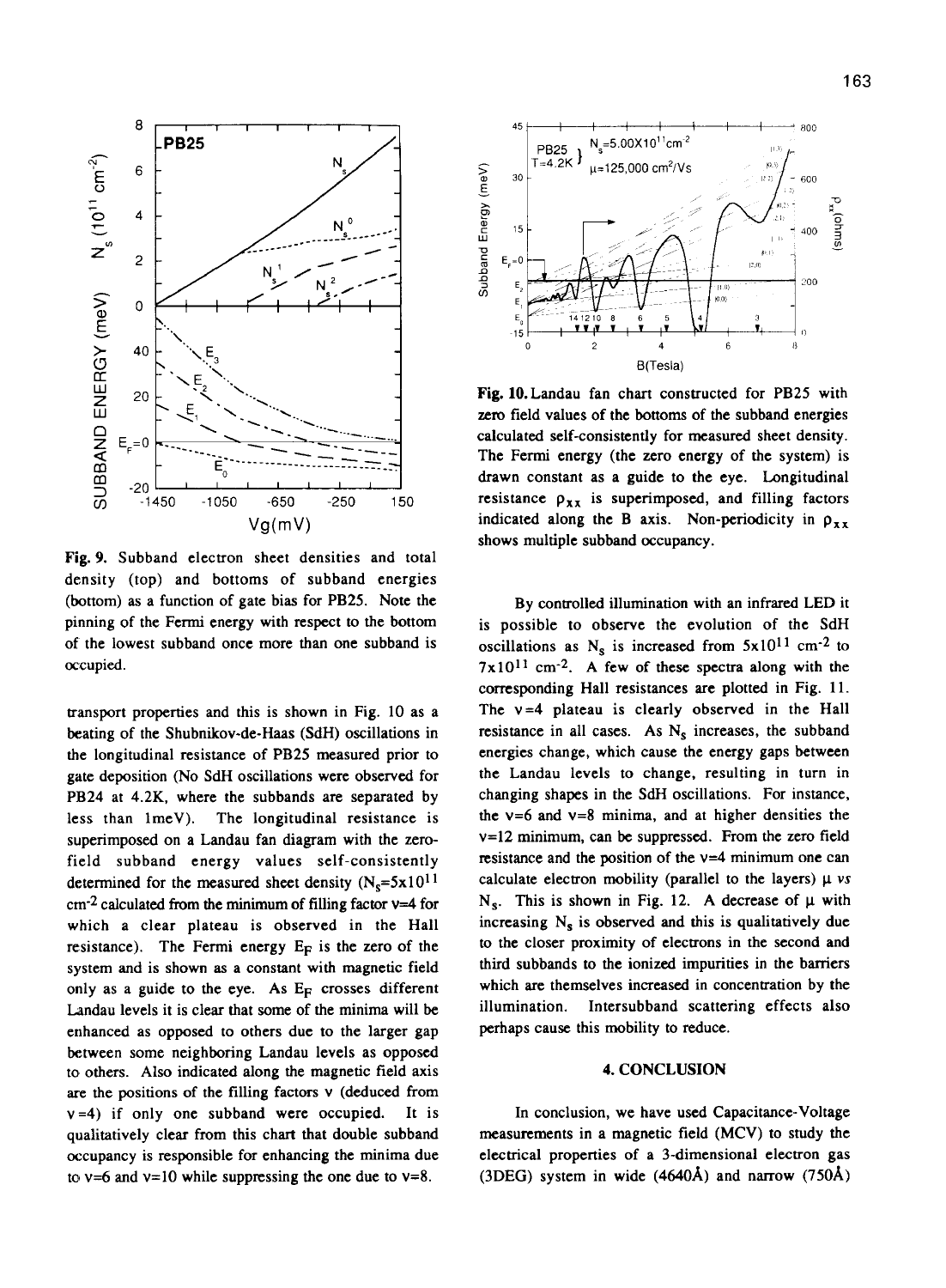



**Fig. 11.** Evolution of  $\rho_{xx}$  and  $\rho_{xy}$  (PB25) with increasing illumination (upwards), demonstrating how the  $\rho_{xx}$  minima due to filling factors 6 and 8 can be suppressed.

parabolic potential wells. Bumps are observed in the MCV traces at 4.2K for the wide well, their positions in excellent agreement with the biases for subband depopulation but their amplitudes too large by a factor of 5. These bumps persist even when the higher subbands arc magnetically depopulated. A calculation of the wavefunctions of the ekctrons in these 3DEGs in magnetic fields and a deduction of the MCV traces therefrom is obviously necessary. Such calculations have important implications for impurity effects and e-c- interactions in the 3DEG.

Minima due to filling factors 2,4, and 6 (tentative) appear in the MCV traces at perpendicular magnetic fields for electrons in the narrow parabolic well. The minimum due to 6 appears earlier than the ones due to 2 and 4. The Shubnikov-de-Haas oscillations in the longitudinal resistance reveal non-periodic structure, experimental evidence of multiple-subband occupancy. Mobility ( $\mu$ ) vs sheet density ( $N_s$ ) measured shows a decrease in  $\mu$  with increasing N<sub>s</sub> over a range of experimental values, suggesting the importance of intcrsubband scattering mechanisms.

In the narrow parabolic well we have a unique electron gas system: high mobility electrons occupying two subbands with similar densities and with an energy separation that allows structures to manifest themselves in electrical properties even at temperatures as high as 4.2K. It is of great significance